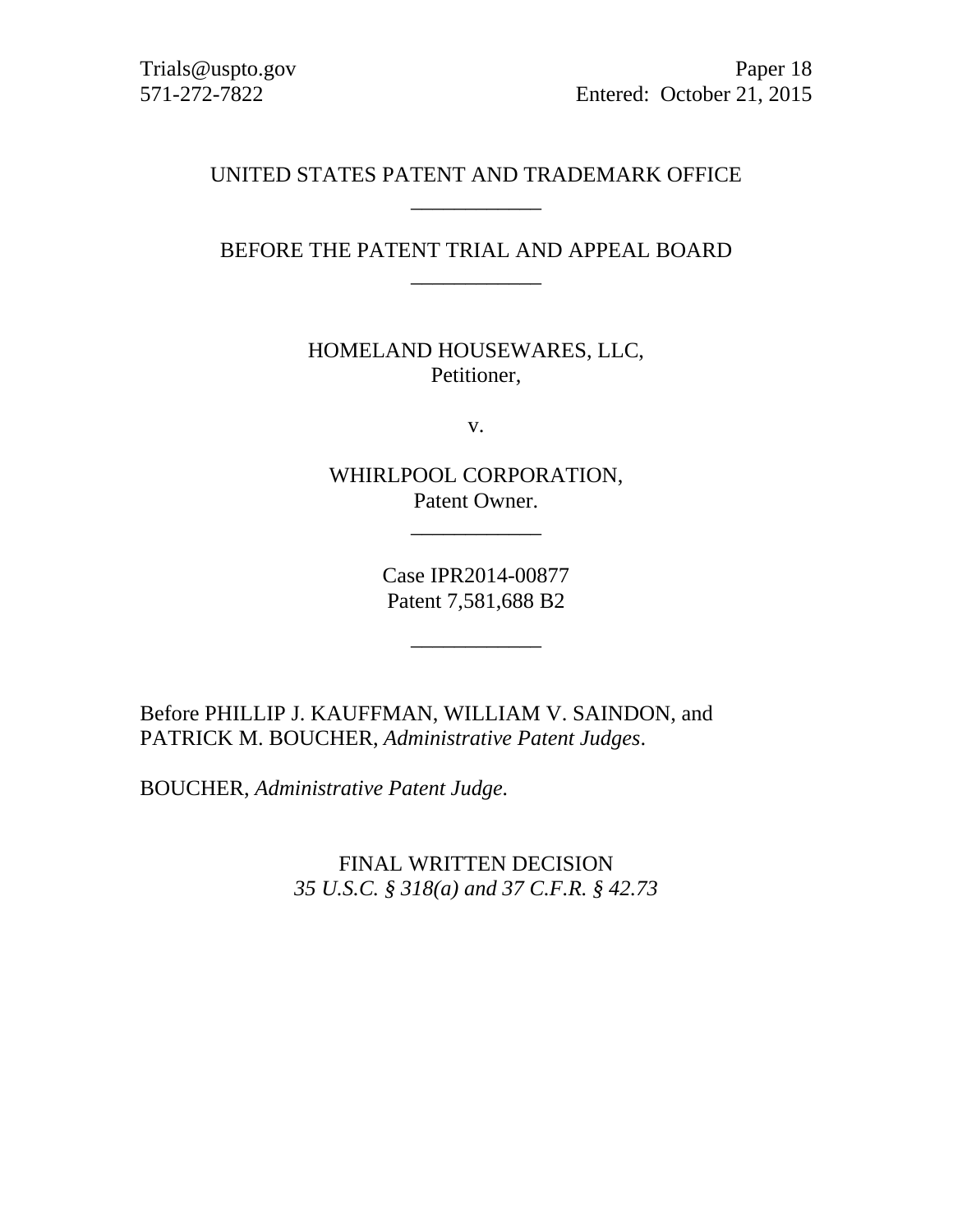-

#### I. INTRODUCTION

### *A. Background*

Homeland Housewares, LLC ("Petitioner") filed a corrected Petition (Paper 5, "Pet.") pursuant to 35 U.S.C. §§ 311–19 to institute an *inter partes*  review of claims 1–16 of U.S. Patent No. 7,581,688 B2 ("the '688 patent"). The Board instituted trial on October 30, 2014. Paper 10 ("Dec.").

During the trial, Patent Owner timely filed a Patent Owner Response (Paper 13, "PO Resp."), and Petitioner timely filed a Reply to the Patent Owner Response (Paper 14, "Reply"). An oral hearing was held on June 9, 2015. Paper 17 ("Tr.").

We have jurisdiction under 35 U.S.C. § 6(c). This Decision is a Final Written Decision under 35 U.S.C. § 318(a) as to the patentability of the claims on which we instituted trial. Based on the record before us, Petitioner has not demonstrated, by a preponderance of the evidence, that any claim of the '688 patent is unpatentable.

#### *B. Related Proceedings*

Both parties assert that they are not aware of any related action or proceeding concerning the '688 patent. Pet. 1; Paper 9,  $2^1$ .

#### *C. The '688 Patent (Ex. 3001)*

The '688 patent "relates generally to household blenders, and more particularly to a household blender having a crushed ice functionality."

 $<sup>1</sup>$  The pages of this paper are not numbered and we count the cover page as</sup> page 1.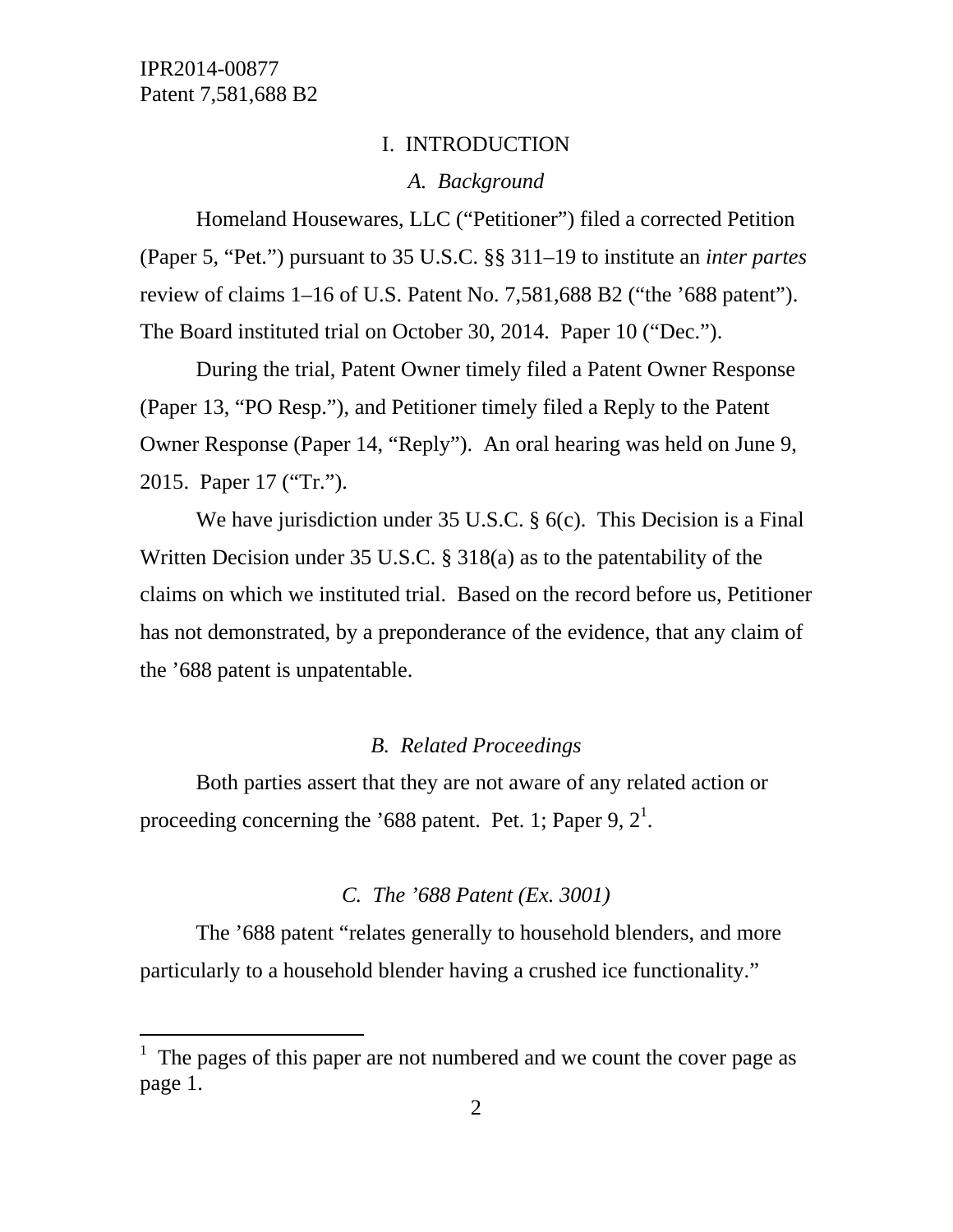Ex. 3001, col. 1, ll. 7–9. A blender is described as including a container that defines a chamber adapted to hold a food item and a motor-driven rotating cutter assembly mounted in an aperture in a bottom wall of the container. *Id.* at col. 3, 11. 3–11. Blender contents are assumed to include a liquid fraction and solid particles. *Id.* at col. 3, ll. 60–62. A "settled condition" is described in which the "solid particles . . . accumulate at the bottom of the chamber around the cutter assembly." *Id*. at col. 3, ll. 63–64 (reference numbers omitted).

Figure 6 of the '688 patent is reproduced below.



Figure 6 is a graphical representation of motor speed for a loading condition of food items in the container. *Id.* at 2:49–50. "For illustrative purposes," 6000 RPM represents a predetermined "operating speed" and 1120 represents a predetermined "settling speed." *Id.* at col. 4, ll. 17–21. Ice crushing is achieved by cycling through the motor-speed profile shown in Figure 6 until an ice-crush switch or on/off switch "is actuated to terminate the process." *Id.* at col. 5, ll. 13–17. Each cycle includes acceleration of the motor speed to the operating speed, maintaining the operating speed for a predetermined operating time period, and decelerating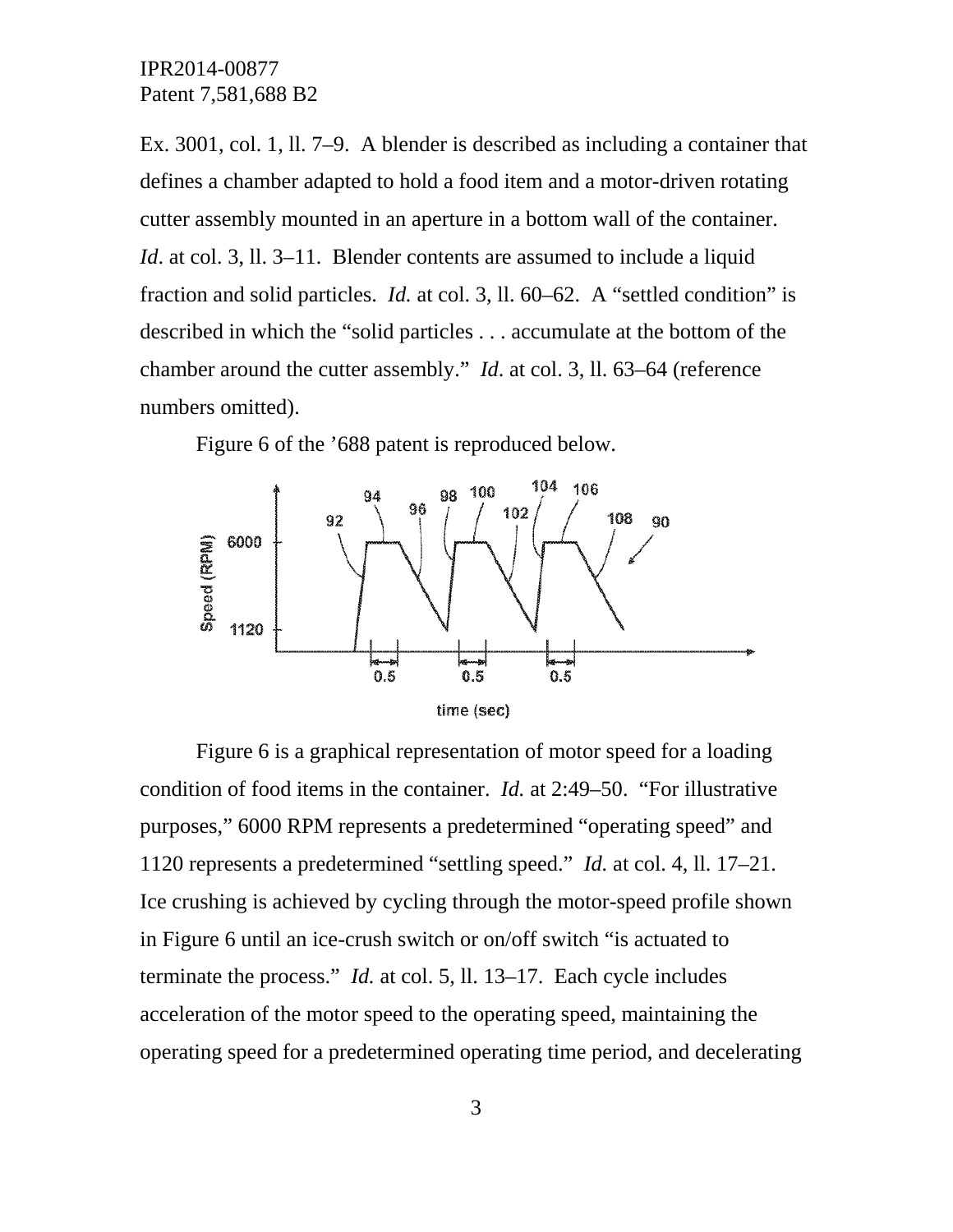the motor speed to the settling speed. *Id.* Deceleration results from deactivation of the motor, and a maximum time for deceleration to the settling speed may be imposed when the contents do not sufficiently impede rotation of the cutter speed—if the motor speed continues to exceed the settling speed at the expiration of a "predetermined deceleration time period," the cycle is re-initiated by acceleration of the motor speed to the operating speed. *See id.*, Fig. 5; col. 4, ll. 35–44.

### *D. Illustrative Claim*

Independent claim 1 is illustrative of the claims at issue:

1. A cycle of operation for a blender comprising a motor, a container for holding items for processing, and a cutter assembly located within the container and operably coupled to the motor whereby the motor effects the rotation of the cutter assembly, the cycle comprising:

 automatically controlling a rotational speed of the cutter assembly to effect a pulsing of the speed of the cutter assembly wherein each pulse comprises:

 (A) a constant speed phase, where the operating speed of the cutter assembly is maintained at a predetermined operating speed,

 (B) a deceleration phase, where the speed of the cutter assembly is reduced from the operating speed to a predetermined settling speed indicative of the items in the container having settled around the cutter assembly, which is less than the operating speed and greater than zero, and

 (C) an acceleration phase, where the speed of the cutter assembly is increased from the settling speed to the operating speed.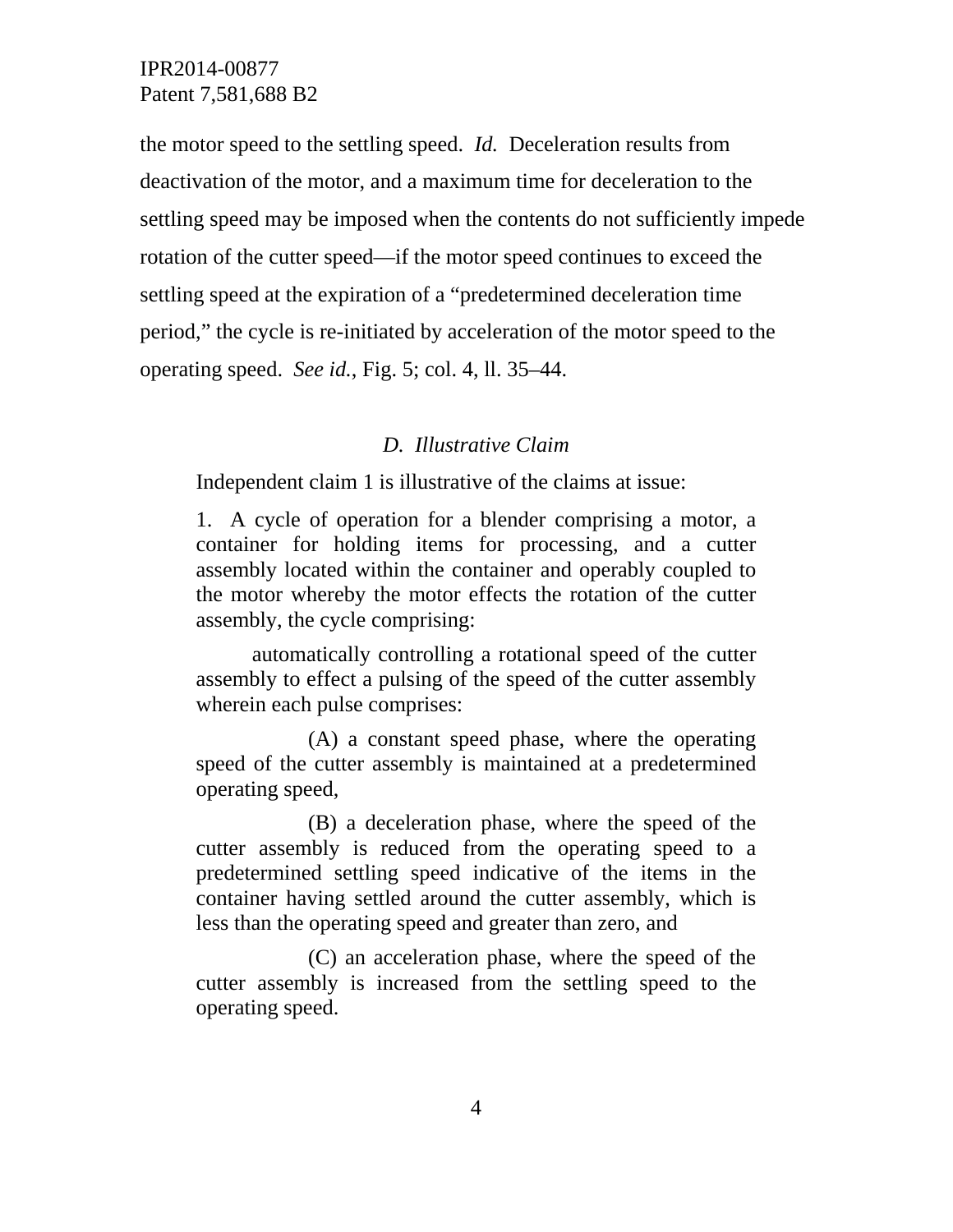### *E. Grounds of Unpatentability*

Petitioner relies on the following prior-art references.

| Kolar | US 6,364,522 B2               | Apr. 2, 2002 | Ex. 1001 |
|-------|-------------------------------|--------------|----------|
| Wulf  | US 6,609,821 B2 Aug. 26, 2003 |              | Ex. 1003 |

We instituted this proceeding based on the following grounds.

| Reference | <b>Basis</b> | <b>Claims Challenged</b> |
|-----------|--------------|--------------------------|
| Kolar     | 102(b)       | $1 - 16$                 |
| Kolar     | \$103(a)     | $1 - 16$                 |
| Wulf      | 102G)        | $1 - 16$                 |

### II. ANALYSIS

#### *A. Claim Construction*

The Board interprets claims of an unexpired patent using the broadest reasonable construction in light of the specification of the patent in which they appear. *See* 37 C.F.R. § 42.100(b); *In re Cuozzo Speed Techs., LLC,*  793 F.3d 1268, at 1277–79 (Fed. Cir. 2015), *reh'g en banc denied*, 793 F.3d 1297 (Fed. Cir. 2015); Office Patent Trial Practice Guide, 77 Fed. Reg. 48,756, 48,766 (Aug. 14, 2012).

### *1. Claim Terms Previously Construed*

In the Institution Decision, we construed claim terms as reproduced below. Dec. 5–9.

| Claim Term       | Construction in the Institution Decision       |
|------------------|------------------------------------------------|
| "cycle"          | a series of events, with or without repetition |
| "phase"          | encompasses any nonzero span of time           |
| "settling speed" | a speed at which the cutter assembly has       |
|                  | slowed enough to allow the blender contents to |
|                  | be processed again                             |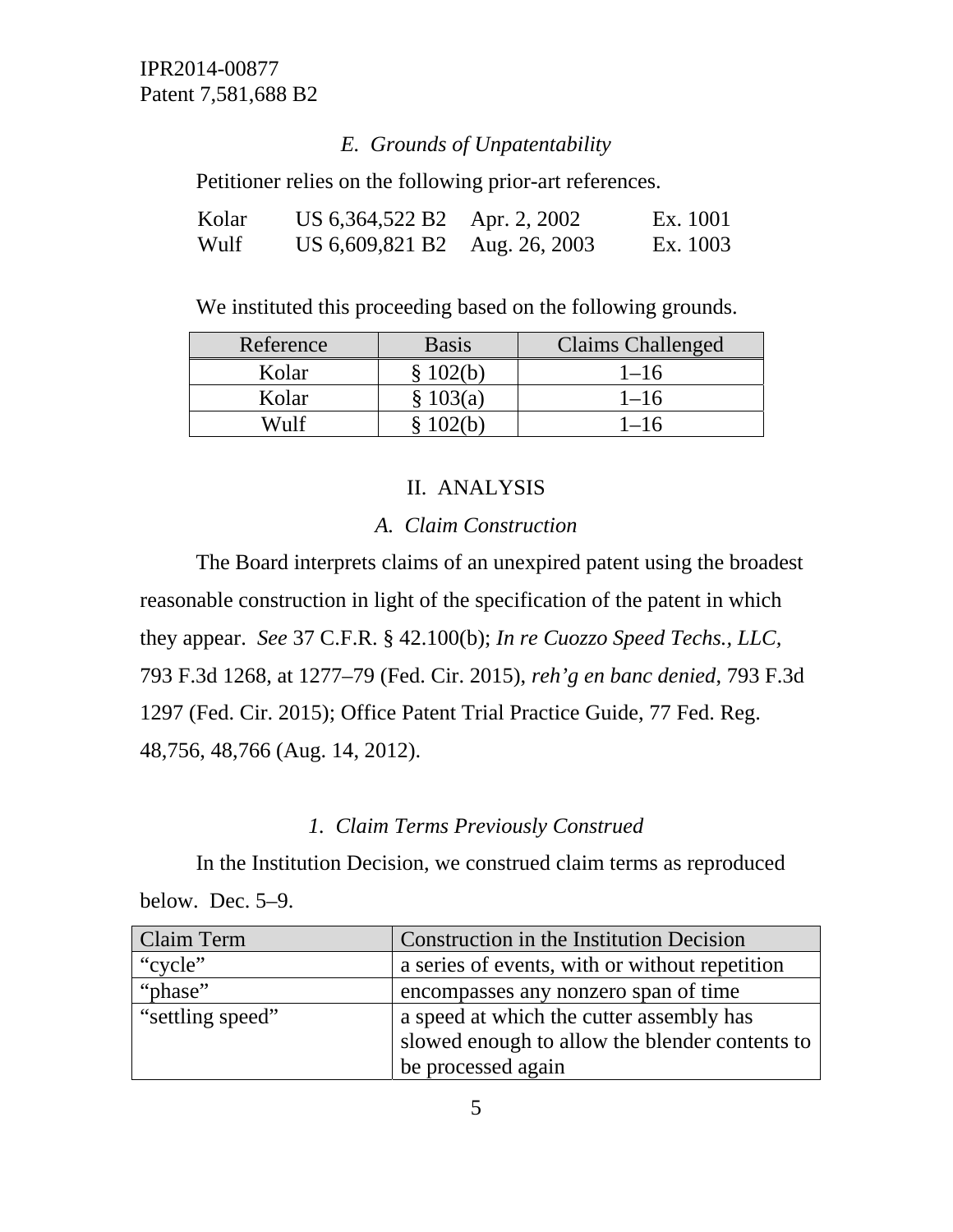| "continuously reducing" | achieving reduction to a lower value without |
|-------------------------|----------------------------------------------|
|                         | increasing or maintaining any intermediate   |
|                         | value                                        |

During the trial, Patent Owner disputed our construction of "settling speed." PO Resp. 6–14. Neither party contests our constructions of "cycle," "phase," or "continuously reducing"; we see no reason to modify the construction of those terms based on the record developed during the trial, and, accordingly, adopt them for this Final Written Decision.

# *2. "settling speed"*

Patent Owner contends that "[w]hile the Board's provisional construction of 'settling speed' comports with the specification, it is incomplete" because "it does not reflect the mechanism which allows the blender contents to be processed again . . . ." *Id.* at 14. According to Patent Owner, the independent claims themselves define "settling speed" by reciting that "the speed of the cutter assembly is reduced from the operating speed to a predetermined settling speed indicative of the items in the container having settled around the cutter assembly, which is less than the operating speed and greater than zero." *Id.* at 6. Patent Owner further contends that whether items in the container are in a "settled" condition, as differentiated from a "suspended" condition, is determined by whether "the larger particles are near enough to the blades of the cutter assembly that they will be struck by the blades when it spins." Patent Owner supports its position with unrebutted testimony by Paul Faerber, who served as the

6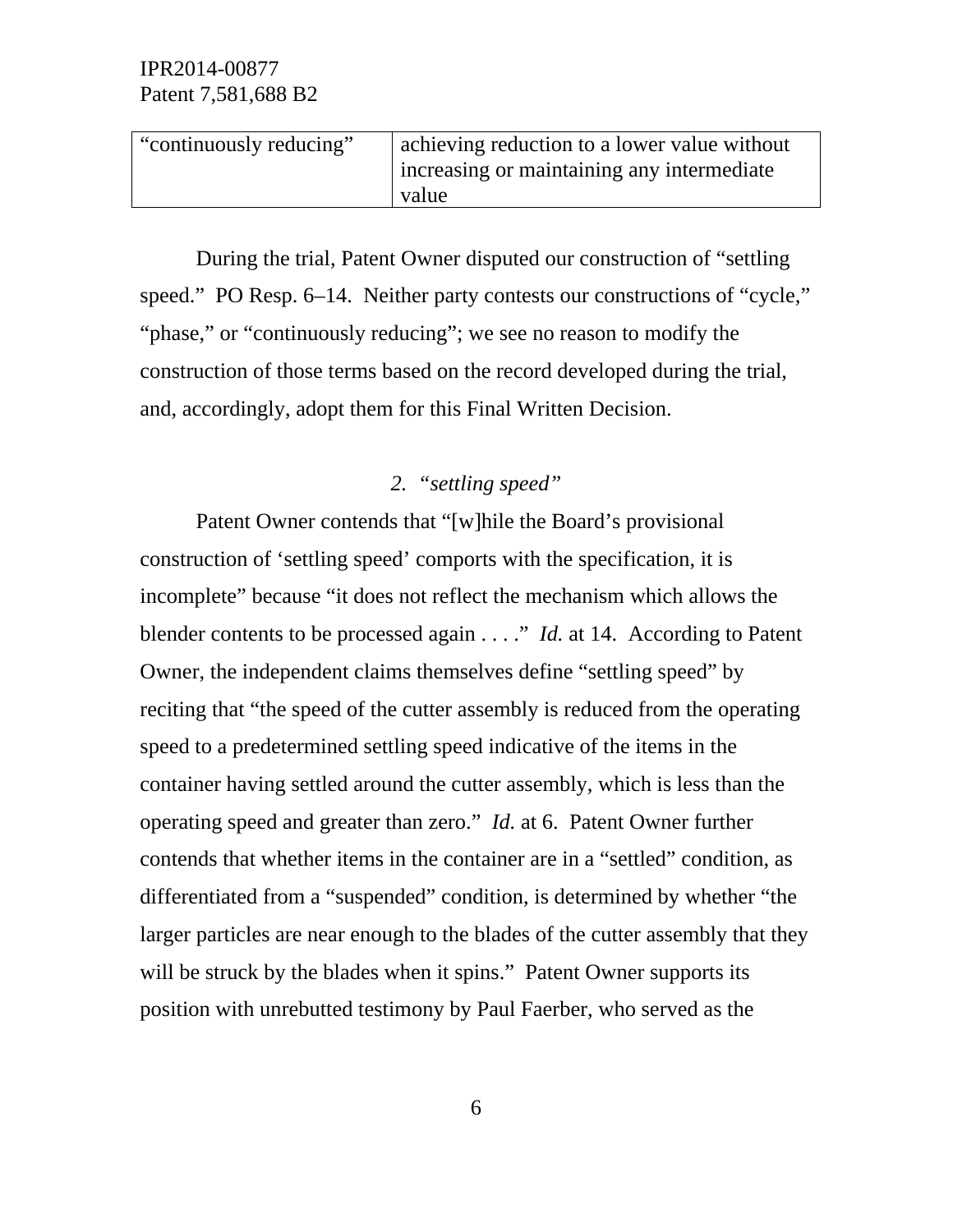Director of Engineering of a blender producer from July, 2006, to June, 2013. Ex. 2001 ¶¶ 5, 36.

Our decision ultimately does not hinge on the precise contours of a construction of "settling speed." Thus, we do not adopt any explicit construction of the term for this Final Written Decision.

# *3. "to effect a pulsing"*

Patent Owner proposes that "to effect a pulsing," which is recited in each of the independent claims, should be construed to mean "to effect a series of repeated pulses." PO Resp. 14–20. Patent Owner contends that the specification supports a distinction between "pulsing" and "pulses," and that it would be unreasonable to construe "pulsing" to include only one pulse. *Id.* Patent Owner supports its position with uncontroverted testimony by Mr. Faerber. Ex. 2001 ¶¶ 46–53.

Petitioner responds in its Reply that "a 'pulsing that includes only one pulse is still a reasonable interpretation which the Board should adopt." Reply 6. But Petitioner recanted that position in its argument at oral hearing:

JUDGE BOUCHER: . . . You seem to indicate that a "pulsing" implie[s] that there would be multiple pulses. Is that a correct understanding of Petitioner's position?

MR. TROJAN: That's correct, that -- right.

Tr. 7:12–16.

We adopt Patent Owner's proposed construction of "to effect a pulsing" as "to effect a series of repeated pulses."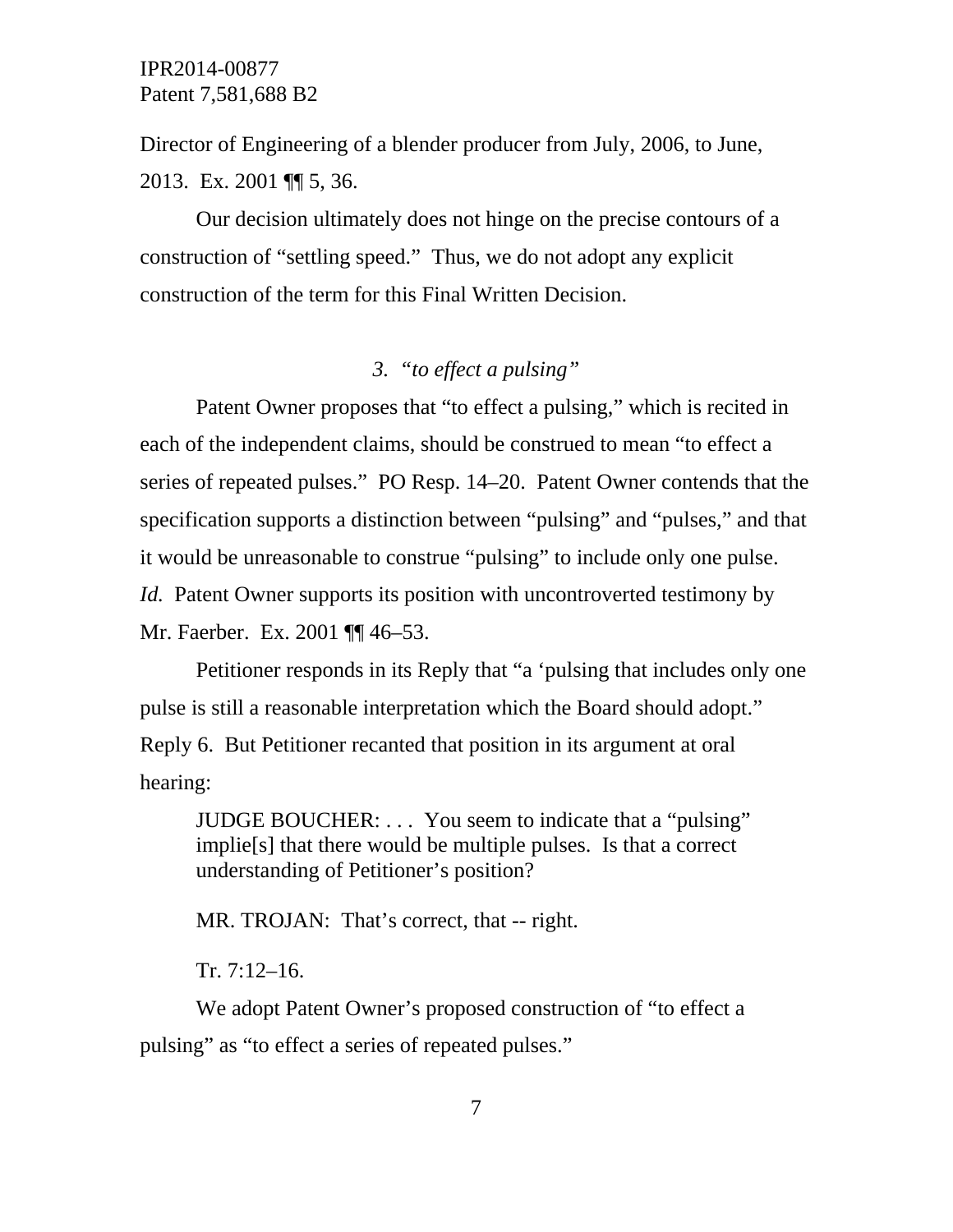## *4. "to the operating speed"*

Each of the independent claims recites that, during the "acceleration phase," the speed of the cutter assembly is increased from the settling speed "to the operating speed." Patent Owner proposes that "to the operating speed" should be construed to mean "up to, but not past, the operating speed." PO Resp. 20–21. Patent Owner reasons that one of ordinary skill in the art "would not describe an acceleration, *e.g.*, from 5000 to 7000 RPM as an acceleration 'to 6000 RPM.'" *Id.* at 21. Patent Owner supports its position with unrebutted testimony by Mr. Faerber. Ex. 2001 ¶ 57.

Petitioner responds that "[i]t is noteworthy that the limitation . . . is at the very end of claim 1," contending that "what happen[s] after the blade reaches the operating speed is not covered by the claims." Reply 6. We are not persuaded by this contention because the "pulsing" recited in the independent claims requires multiple pulses, each of which has the recited "constant speed phase," "deceleration phase," and "acceleration phase." We also are unpersuaded by Petitioner's argument that the cutter assembly may have multiple operating speeds. *See id.* at 7–8. Even acknowledging that the recitation of "a predetermined operating speed" in the "constant speed phase" allows for the possibility that the cutter assembly may have more than one predetermined operating speed, the relevant limitation refers to increasing the speed of the cutter assembly "to *the* operating speed" (emphasis added). Petitioner's argument is not supported by the claim language nor by any evidence presented by Petitioner.

We adopt Patent Owner's construction of "to the operating speed" as "up to, but not past, the operating speed."

8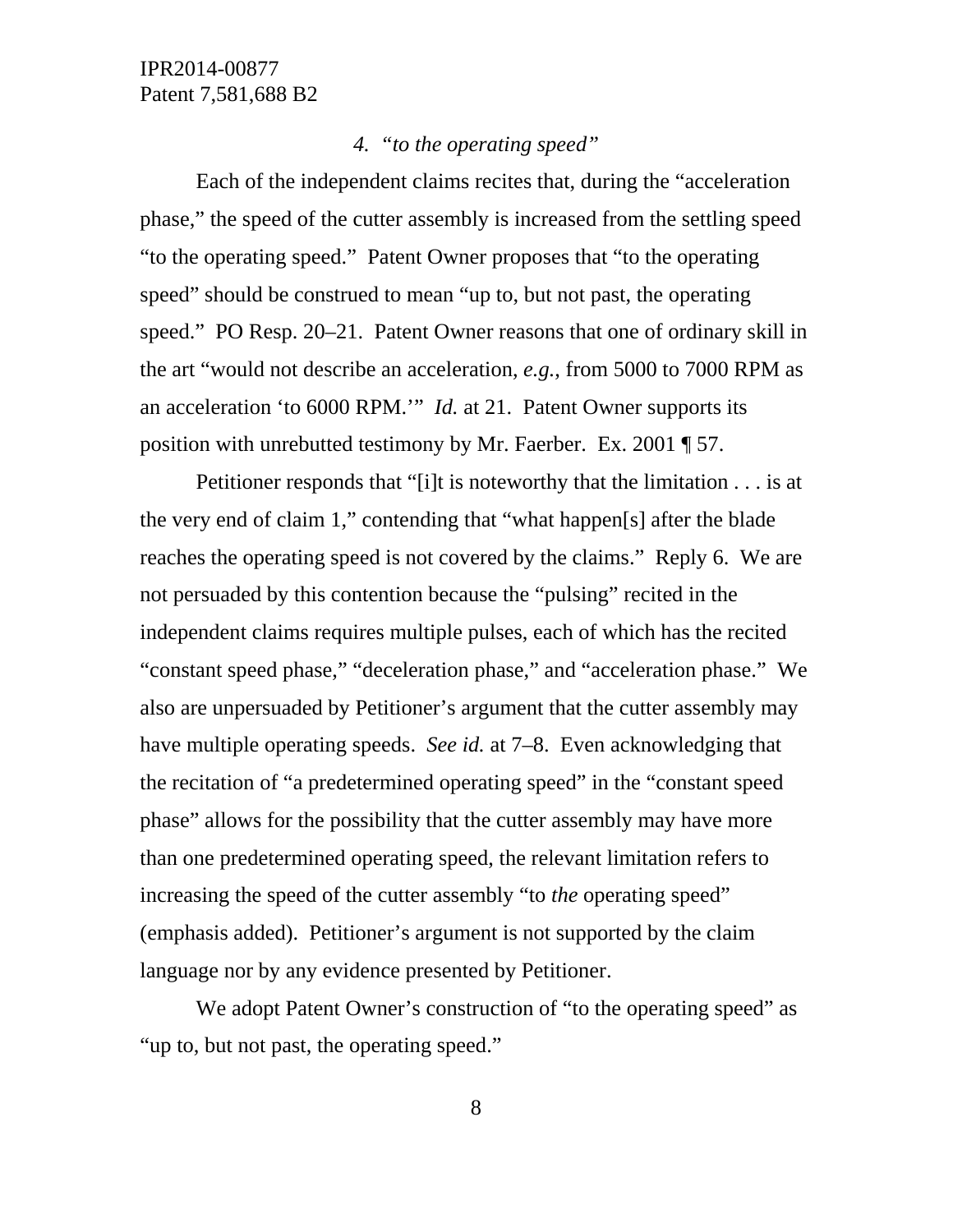#### *B. Anticipation of Claims 1–16 by Kolar*

Petitioner challenges claims 1–16 as anticipated under 35 U.S.C. § 102(b) by Kolar. Pet. 24–27, 34–48. Kolar "pertains to food and drink blenders having a plurality of programmable blend operations." Ex. 1001, col. 1, ll. 12–14. An exemplary blender includes a housing and a blending assembly, including a motor. *Id.*at col. 3, ll. 61–65. Figure 6 of Kolar is reproduced below.



 $FIG-6$ 

Figure 6 is a graph of blender motor speed versus time for an exemplary drink program. *Id.* at col. 4, ll. 41–42. Petitioner identifies a "constant speed phase" between  $t_1$  and  $t_2$ , a "deceleration phase" between  $t_2$  and  $t_3$ , and an "acceleration phase" between  $t_4$  and  $t_5$ . Pet. 26. Petitioner also identifies disclosure in Kolar that a user may customize drink programs, suggesting that "[o]ne type of blend program is called 'pulse blend cycle.'" *Id.* at 18 (citing Ex. 1001, col. 8, ll. 13–15, Fig. 9).

We agree with Patent Owner that Kolar does not disclose "automatically controlling a rotational speed of the cutter assembly to effect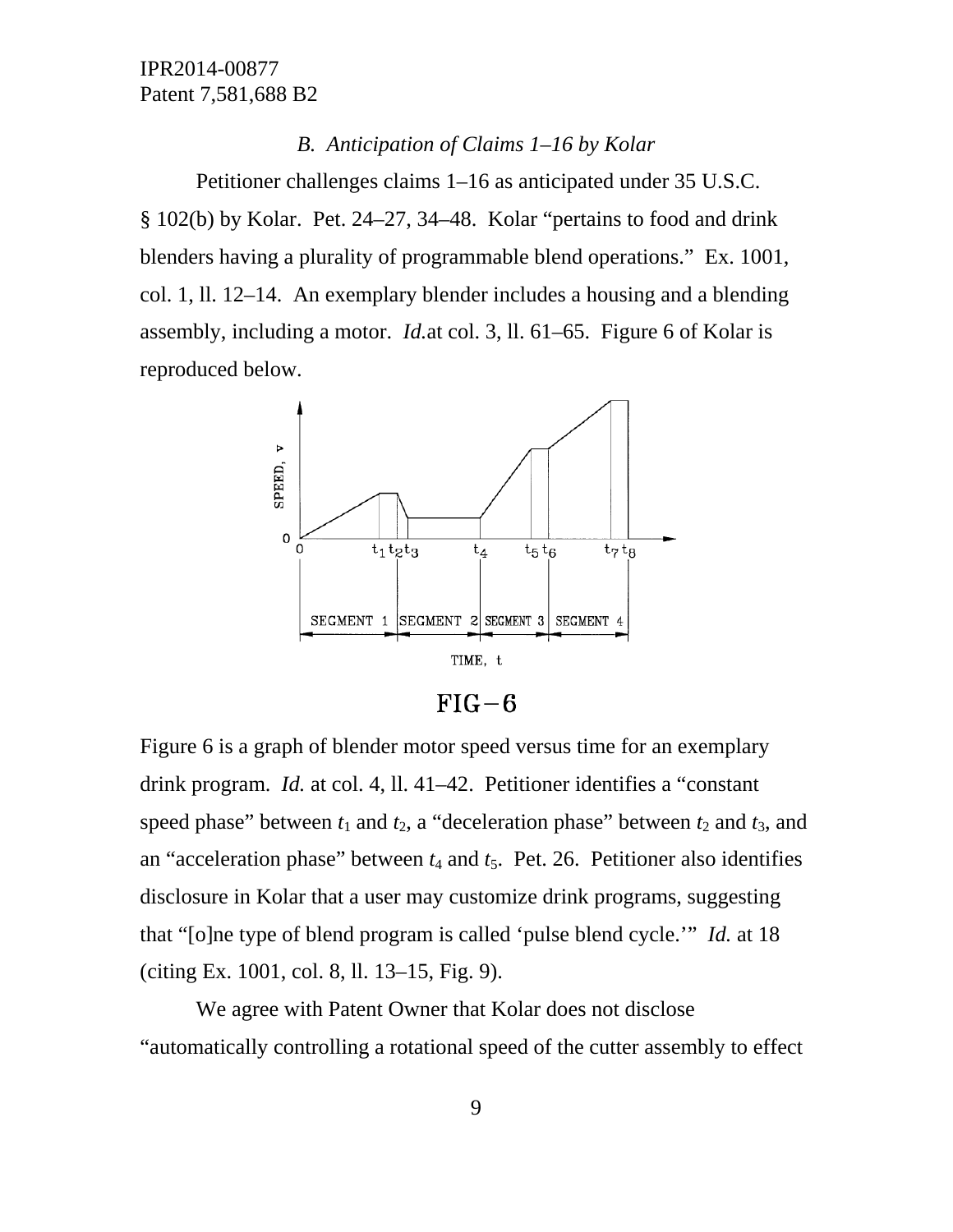a pulsing," wherein each pulse comprises the recited "constant speed phase," "deceleration phase," and "acceleration phase." *See* PO Resp. 26–31. First, Patent Owner observes that the "pulse blend" routine identified by Petitioner executes separately from automatically controlled user drink programs as a manual pulse in which the blender motor runs only as long as the user is pushing the pulse button. *Id.* at 27–28. Patent Owner supports its position with unrebutted testimony by Mr. Faerber. Ex. 2001 ¶ 74. Thus, the "pulse" blend" routine described by Kolar does not "automatically" control a rotational speed of the cutter assembly to effect a pulsing as required by the independent claims. Second, as Mr. Faerber testifies, Figure 6 of Kolar "depicts a set of different, non-repeating steps. No part of the drink program is repeated." Ex. 2001 ¶ 75. The illustrated sequence, for example, has only a single deceleration phase, and, therefore, does not disclose "effect[ing] a pulsing" by effecting a series of repeated pulses that each have a constant speed phase, a deceleration phase, and an acceleration phase. *See* PO Resp. 31.

We also agree with Patent Owner that Kolar does not disclose an acceleration phase, where the speed of the cutter assembly is "increased from the settling speed to the operating speed," as recited in each of the independent claims. *See id.* at 32–33. Patent Owner supports its position with unrebutted testimony by Mr. Faerber. Ex. 2001 ¶¶ 77–83. The acceleration phase identified by Petitioner between  $t_4$  and  $t_5$  in Figure 6 of Kolar does not increase "to the operating speed," as we have construed the phrase, but instead increases to a speed greater than the operating speed.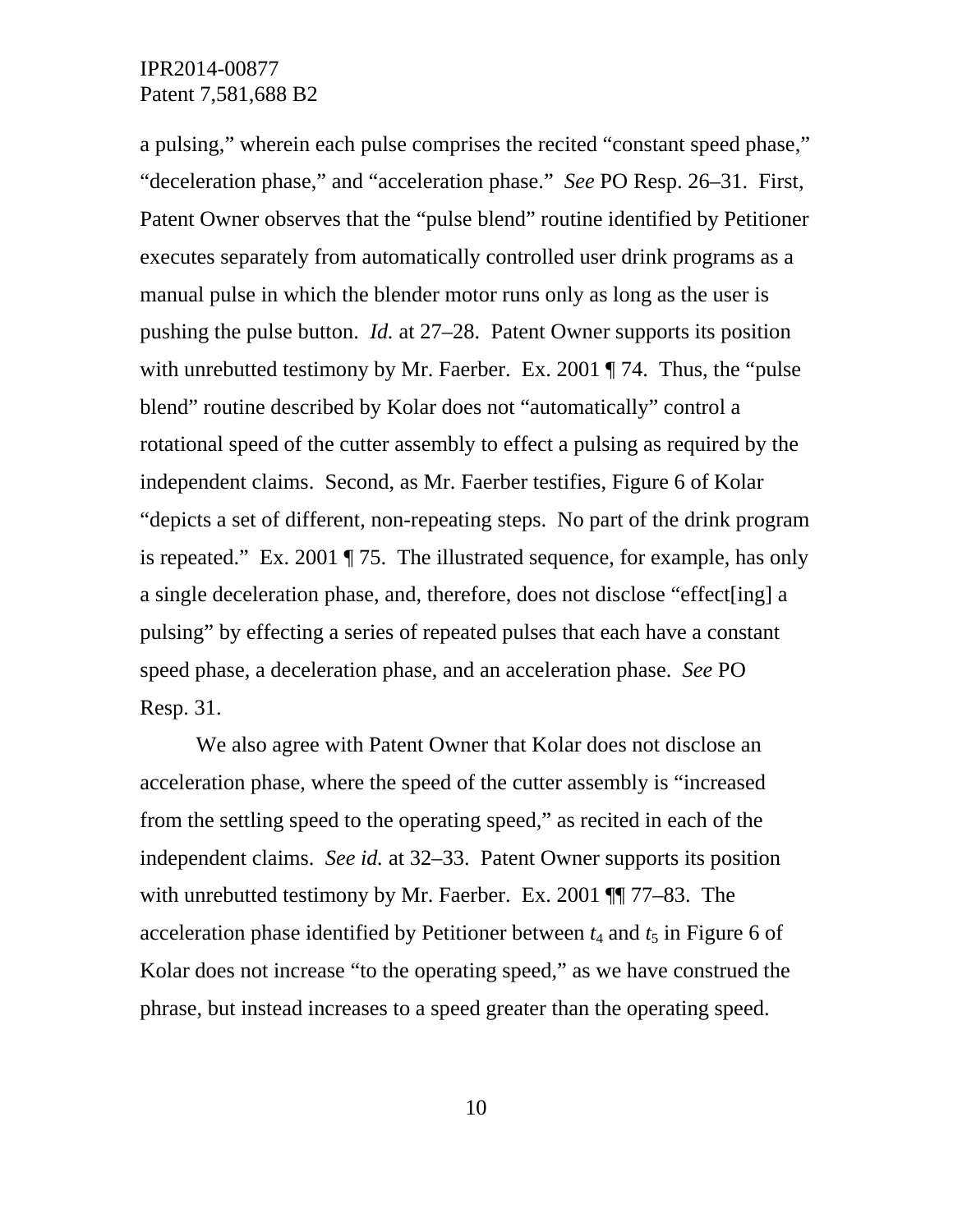For these reasons, we conclude that Petitioner has not shown, by a preponderance of the evidence, that any claim of the '688 patent is anticipated by Kolar.

#### *C. Obviousness of Claims 1–16 Over Kolar*

Petitioner challenges claims 1–16 as unpatentable under 35 U.S.C. § 103(a) over Kolar. Pet. 26–27, 34–48. Petitioner contends that "it would have been obvious within the skill in the art to duplicate what is disclosed in Figure 6 of Kolar, such as the period from 0 to  $t_4$ , to make the constant speed phase, acceleration and deceleration repetitive." *Id.* at 26–27 (citing *In re Harza*, 274 F.2d 669, 671 (CCPA 1960)).

As Petitioner observes, the Board has found the rule of *Harza* inapplicable where duplicating components would have rendered the claimed subject matter unsuitable for its intended purpose. PO Resp. 43 (citing *Ex parte Efremova*, No. 2010-003842, 2011 WL 1131352, at \*3 (BPAI Mar. 28, 2011)). We agree with the reasoning of the panel in *Efremova*. Mr. Faerber testifies that "it would not have been obvious to repeat the drink program of Figure 6, in whole or in part" because "[r]epeating a program would risk overmixing the blender contents, and would defeat the purpose of having a set program to produce consistent and complete results." Ex. 2001 ¶ 89. We credit the testimony of Mr. Faerber, which is uncontroverted.

Accordingly, we conclude that Petitioner has not shown, by a preponderance of the evidence, that any claim of the '688 patent is unpatentable under 35 U.S.C. § 103(a).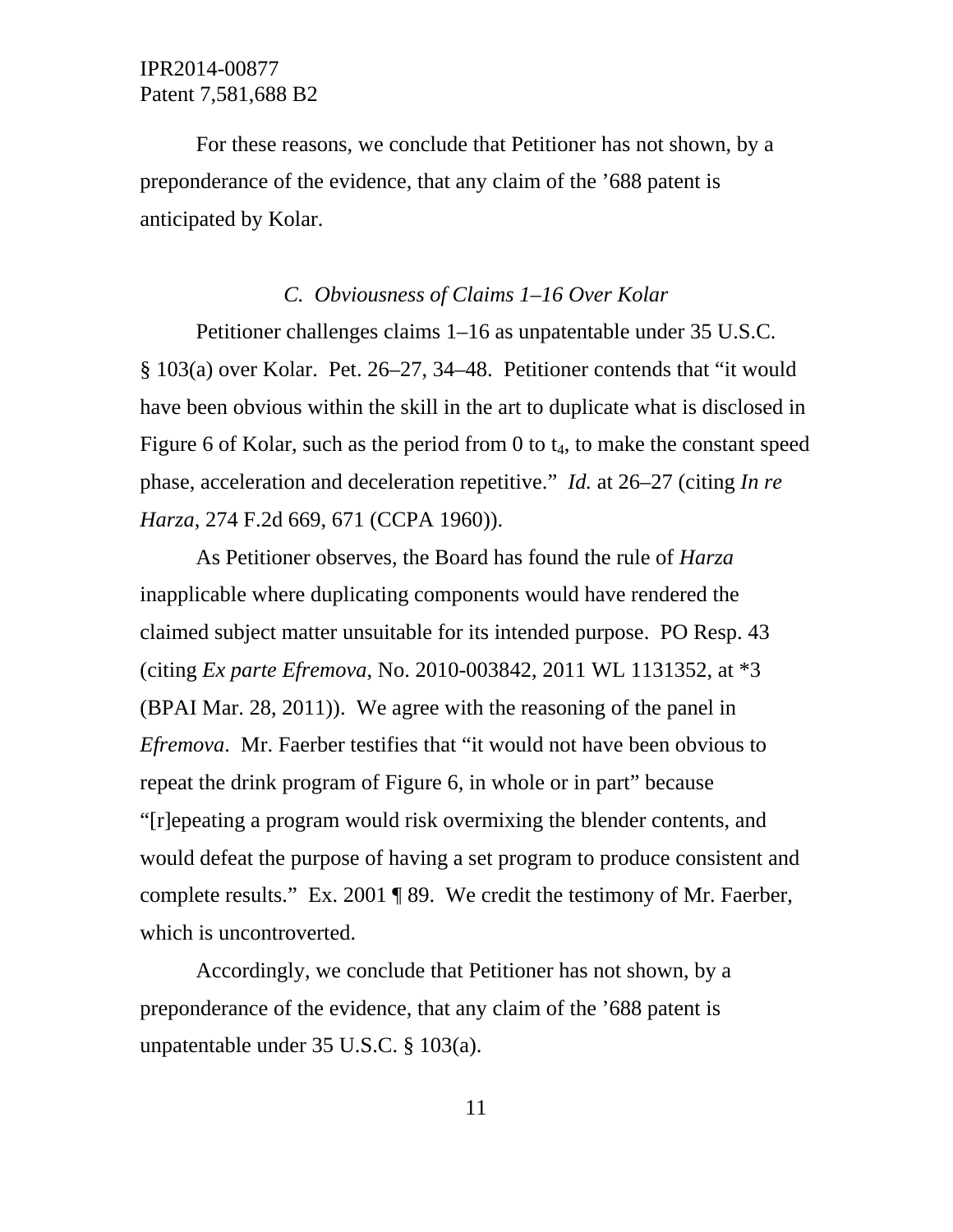#### *D. Anticipation of Claims 1–16 by Wulf*

Petitioner challenges claims 1–16 as anticipated under 35 U.S.C. § 102(b) by Wulf. Pet. 28–30, 34–48. Wulf discloses a blender having each of the components recited in the preamble of claim 1, as illustrated in Figure 3 of Wulf. *See generally* Ex. 1003, col. 5, l. 20 – col. 8, l. 65. Petitioner observes that Wulf describes a method for chopping ice as background information: "a user may hit a slow button, wait a while, hit a faster speed, wait, hit yet a faster speed, etc." Pet. 28 (citing Wulf, col. 2, ll. 15–17). In addition, Wulf discloses a memory preprogrammed with various motor commands that are designed to achieve particular results. Ex. 1003, col. 14, ll. 7–10. In advancing its challenge of claims 1–16 as anticipated by Wulf, Petitioner focuses on a specific one of these routines, disclosed as suitable for making powdered drinks. Pet. 28. Figure 25 of Wulf is reproduced below.

# **FIG. 25**



Figure 25 provides an example of a routine for making powdered drinks that includes repeated operation of the blender at high speed for 15 seconds followed by operation at low speed for 5 seconds.

Petitioner contends that "the high speed in Wulf's Figure 25 is equivalent to the operating speed in the [']688 [p]atent claims while the low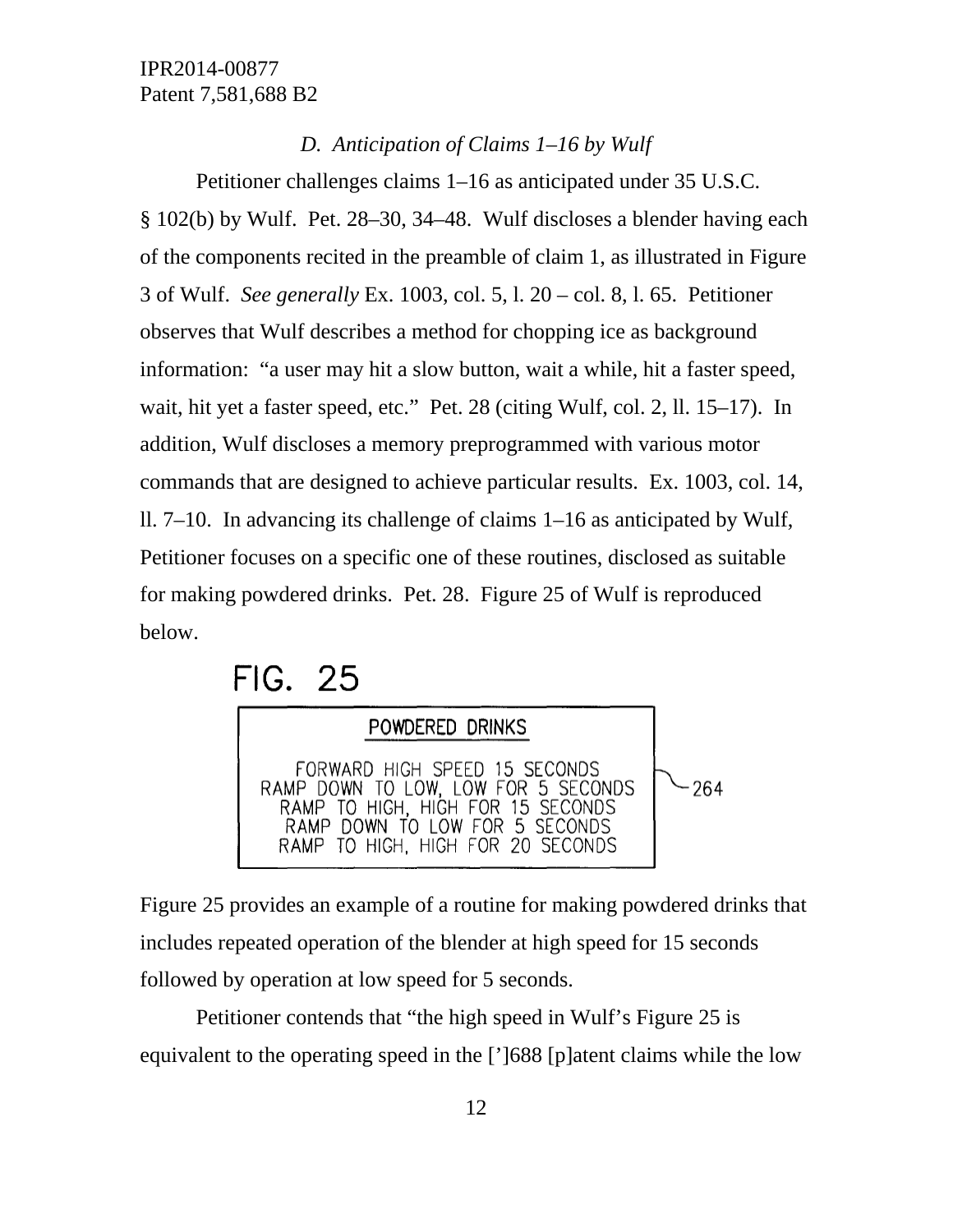speed in Wulf's Figure 25 is equivalent to the settling speed in the [']688 [p]atent claims." Pet. 28. Petitioner reasons that the "constant speed phase" of claim 1 corresponds to the 15-second operation at high speed; that the "deceleration phase" corresponds to the "ramp down" to low speed; and that the "acceleration phase" corresponds to the "ramp up" to high speed. *Id.* at 28–29.

First, the manual process described by Wulf as background information does not anticipate the independent claims, which require "*automatically* controlling a rotational speed of the cutter assembly" to effect the recited pulsing (emphasis added). "[A]bsence from the reference of any claimed element negates anticipation." *Kloster Speedsteel AB v. Crucible, Inc.,* 793 F.2d 1565, 1571 (Fed. Cir. 1986). In addition, the manual process described by Wulf specifically teaches increasing the speed of each pulse, not increasing from the settling speed "to the operating speed," as we have construed the phrase.

Second, Petitioner draws inferences from the described manual process to inform understanding of operation of the automated process illustrated by Figure 25. *See* Pet. 29–30; Reply 9–10. In particular, Petitioner contends that Wulf recognizes that chopping of ice may benefit from repeatedly reducing the speed of the cutter assembly. Pet. 29; Reply 9– 10. Petitioner further contends that settling of items around the cutter assembly is "merely an inherent property when a blender is operating at a 'low speed.'" Pet. 28.

Petitioner's inferential argument is not without appeal. But Petitioner provides *no* evidence to support its position. It provides no testimonial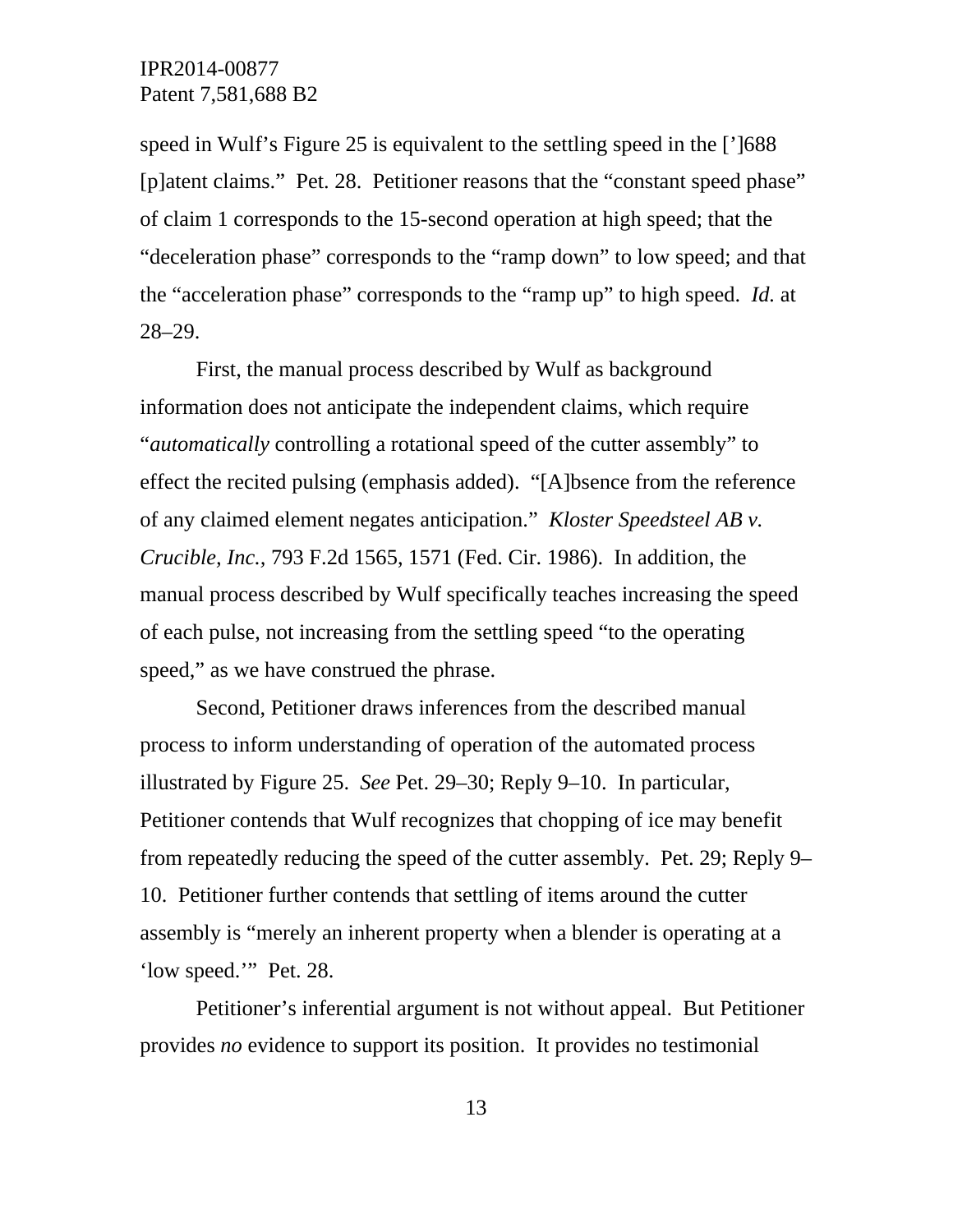evidence by any witness for us to consider, and it has left the testimony of Patent Owner's witness, Mr. Faerber, unrebutted. Under such circumstances, we are unwilling to discount Mr. Faerber's testimony that Wulf's description of the manual process "is not relevant to the 'settling speed' limitation." Ex. 2001 ¶ 97. The unsupported attorney argument presented by Petitioner cannot take the place of evidence. *See In re Cole*, 326 F.2d 769 (CCPA 1964).

We conclude that Petitioner has not shown, by a preponderance of the evidence, that any claim of the '688 patent is anticipated by Wulf.

#### III. ORDER

In consideration of the foregoing, it is hereby:

ORDERED that, based on a preponderance of the evidence, claims 1– 16 of U.S. Patent No. 7,581,688 B2 have not been shown to be unpatentable; and

FURTHER ORDERED that, because this is a final written decision, parties to this proceeding seeking judicial review of our decision must comply with the notice and service requirements of 37 C.F.R. § 90.2.